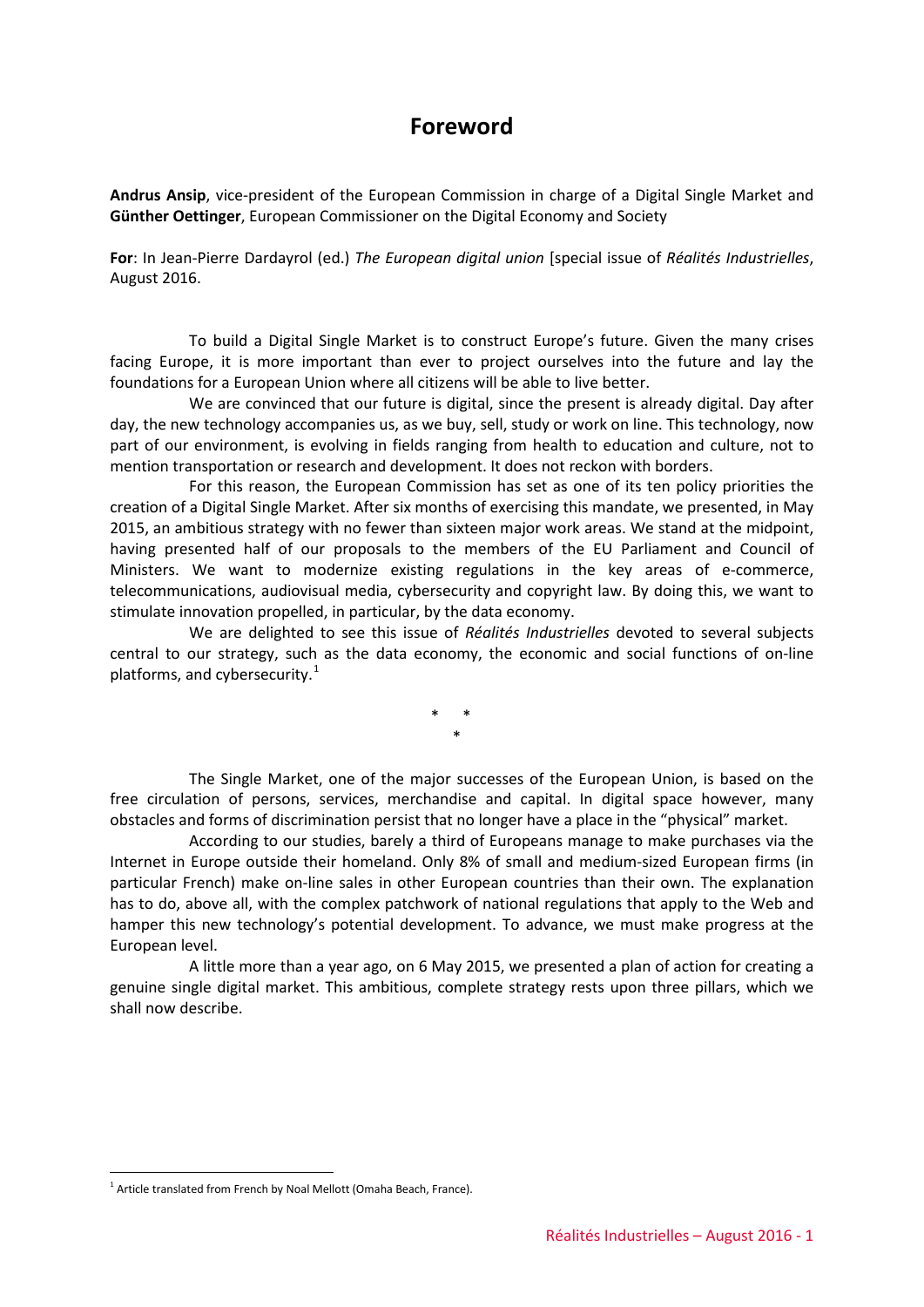# The first pillar: Better access to contents, services and products across national borders

First of all, we want to make sure that citizens and firms have better access to digital contents, services and products across Europe. This means adopting standardized rules and regulations that set frameworks for contracts and consumer protection, and create the conditions for a more efficient, more transparent and cheaper delivery of packages throughout the Union.

We have proposed clear rules for putting an end to the reprehensible sales practice of "geoblocking" (which blocks commercial websites depending on the consumer's geographical localization) and other forms of discrimination based on nationality and place of residence or implantation.

Another project under way is to modernize EU regulations on intellectual property rights, regulations dating from 2001 — well before the worldwide success of the big Internet players, like Google, YouTube or Spotify.

We also want to reduce the administrative burden on firms who try to commercialize on line their products or services outside their homeland. This burden stems, in particular, from member states' value-added tax systems. For this purpose, we are going to propose a common VAT threshold to help small firms sell their products or services on line.

# The second pillar: An innovation-friendly environment with a level playing field

Our strategy's second pillar is to foster an environment favorable to the development of innovative digital networks and services. In this regard, we have just concluded a partnership with representatives of the cybersecurity industry for developing secure products and services.

We have also just proposed updating the EU directive on audiovisual media services. The new rules of the game will be fair to everyone, whether traditional broadcasters or new on-line services for providing video on demand or sharing video products. These rules will improve the promotion of European audiovisual productions.

We have also expressed in detail our appreciation of the economic and social functions of on-line platforms, a topic examined by articles in this special issue. This new approach to the now inescapable web players has come out of a year of work and in-depth analysis. The best solution for benefitting from these platforms and encouraging them to develop in Europe while respecting fair, transparent and durable rules is, we have concluded, to undertake actions in key domains (such as the audiovisual media, telecommunications or intellectual property rights) where these platforms operate and where EU legislation needs updated. Given the wide diversity of platforms, a major horizontal tool is of no help in reaching these objectives.